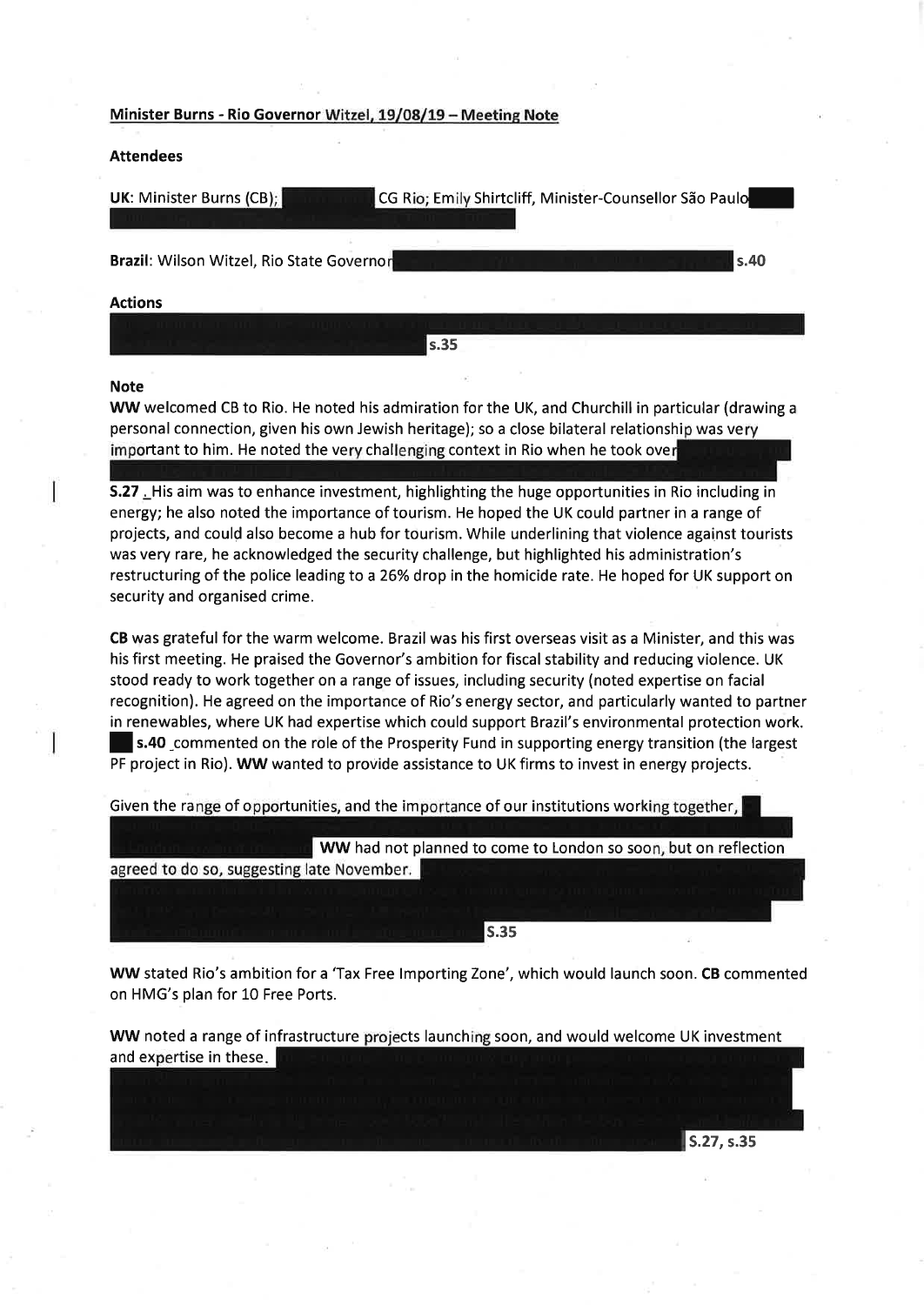WW invited CB to vísit Rio again, suggesting as an observer to his Mayoral meeting (in September), and offered for him to accompany WW to Carnival.

Minister Burns - Infrastructure Minister Freitas, 20/08/19 - Meeting Note

#### Attendees

UK: Minister Burns (CB); Liz Davidson, DHM; Emily Shirtcliff, Director Trade Brazil;

Brazil: Minister Freitas (TF); s.40

# Action

| 3.Z1 | $\sim$ |
|------|--------|

#### Note

TF opened by underlining.the new Administration's reform agenda, which included a huge emphasis on infrastructure projects, presenting significant opportunities for foreign investors. He set out his programme up to 2022, which included railways; airports; ports; highways - the purpose was connectivity. Large returns (8% guarantees) were offered. These reforms, coupled with macroeconomic reforms in the pipeline (pensions; social security; tax; financial services) should result in an increase in Brazil's credit rating. The government would support the investment climate by offering large returns, and increased security through reform of arbitration systems and judicia oversight.

CB was impressed by the administration's economic reform agenda (reminiscent of Thatcher's reforms), which were about creating positive conditions for investment. The UK could support this drive, given our strength in services, including financing and project management (use of established companies provided greater certainty for investors), and could help sustainable growth and environmental support through our expertise in renewables and green financing. TF agreed there was húge potential, given complementarity of our economies in terms of specialisation and need. Thanked CB for offer of support on renewables, noting Brazil's Green Bonds. Agreed on importance of project management and consultation - legislation was coming, based on World Bank best practice (a vote would take place in Congress this week, which he expected to pass).

CB offered full support  $\blacksquare$  s.27 and asked about objectives. TF clarified that these were to identify potential investors; demonstrate potential; clarify timelines; and agree G-2-G communication.

CB provided an overview of EU Exit - it was not an insular project, but about opening up to parts of the world which had been somewhat neglected (noting UK/Brazil's trade figures, which had significant room for improvement).

#### Minister Burns - Itamaraty Minister Moretti, 20/08/19 - Meeting Note

Attendees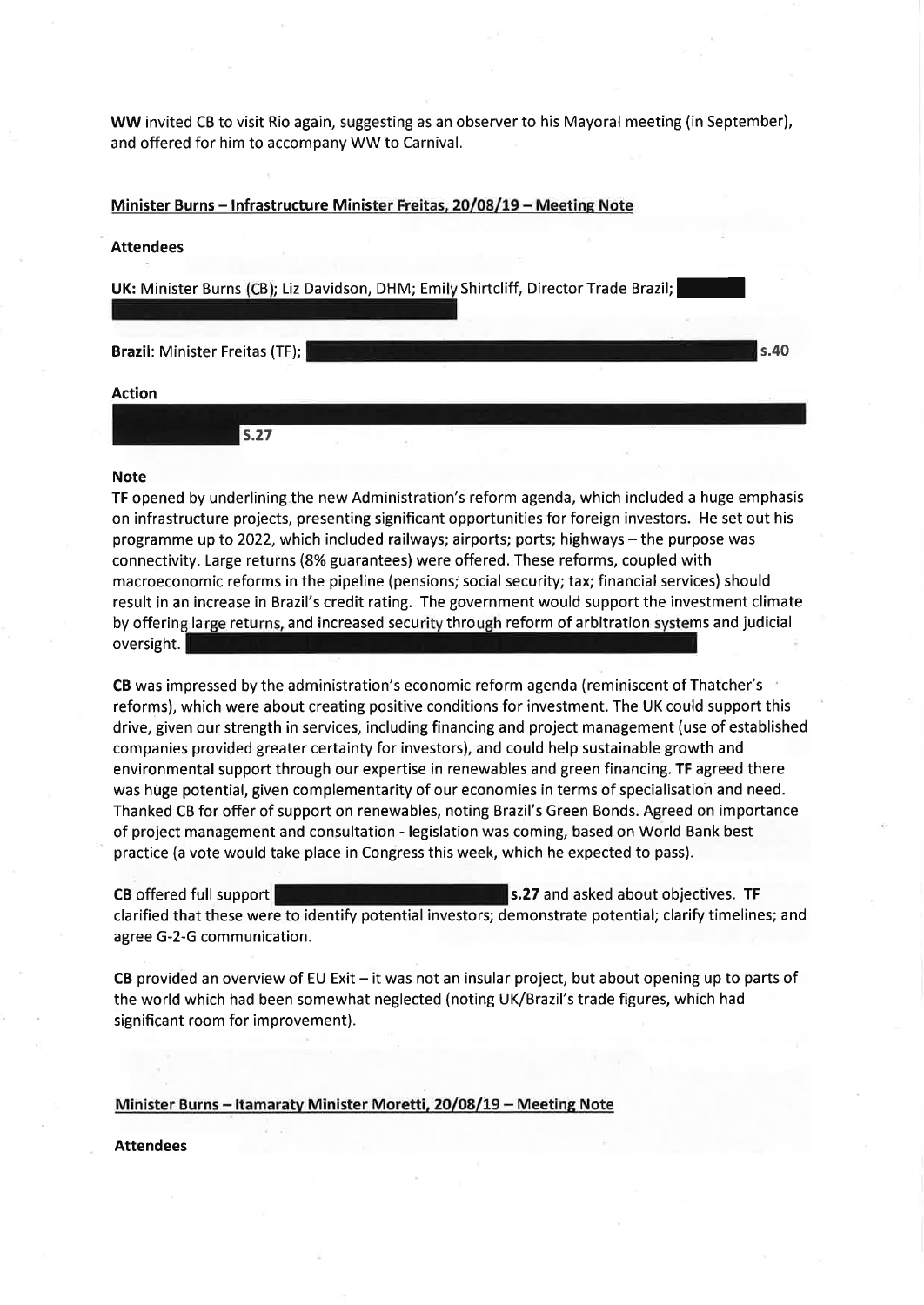UK: Minister Burns (CB); Liz Davidson, DHM; Emily Shirtcliff, Director Trade Brazil

Brazil: Secretary for Trade and lnternational Economic Moretti (NM);

#### Note

lnformal lunch covering a wide range of issues:

Brazilian reforms. NM underlined the urgency of the reforms. Passage of social security reform through Congress was a good omen for future priorities

s.40

EU Exit. CB clarified the positive post-exit vision for Global Britain, based on trade with the rest of the world, and supported by measures such as non-discriminatory, skills-based immigration. Underlined investor confidence in the City remained high.

s.27 S.27, s.35

- Market Access. CB underlined high ambition from UK for bilateral trade, noting that much could also be done outside auspices of an FTA, including on market access. NM agreed. CB noted the importance of environmental protections in the context of economic growth, and referenced the support that the UK could offer through expertise in renewables.
- OECD Accession. NM noted the value of BRA's membership, not least to lock in reforms for future administrations. NM thanked UK for support

Minister Burns - Economy Ministry (Trade) Troyjo, 20/08/19 - Meeting Note

s.27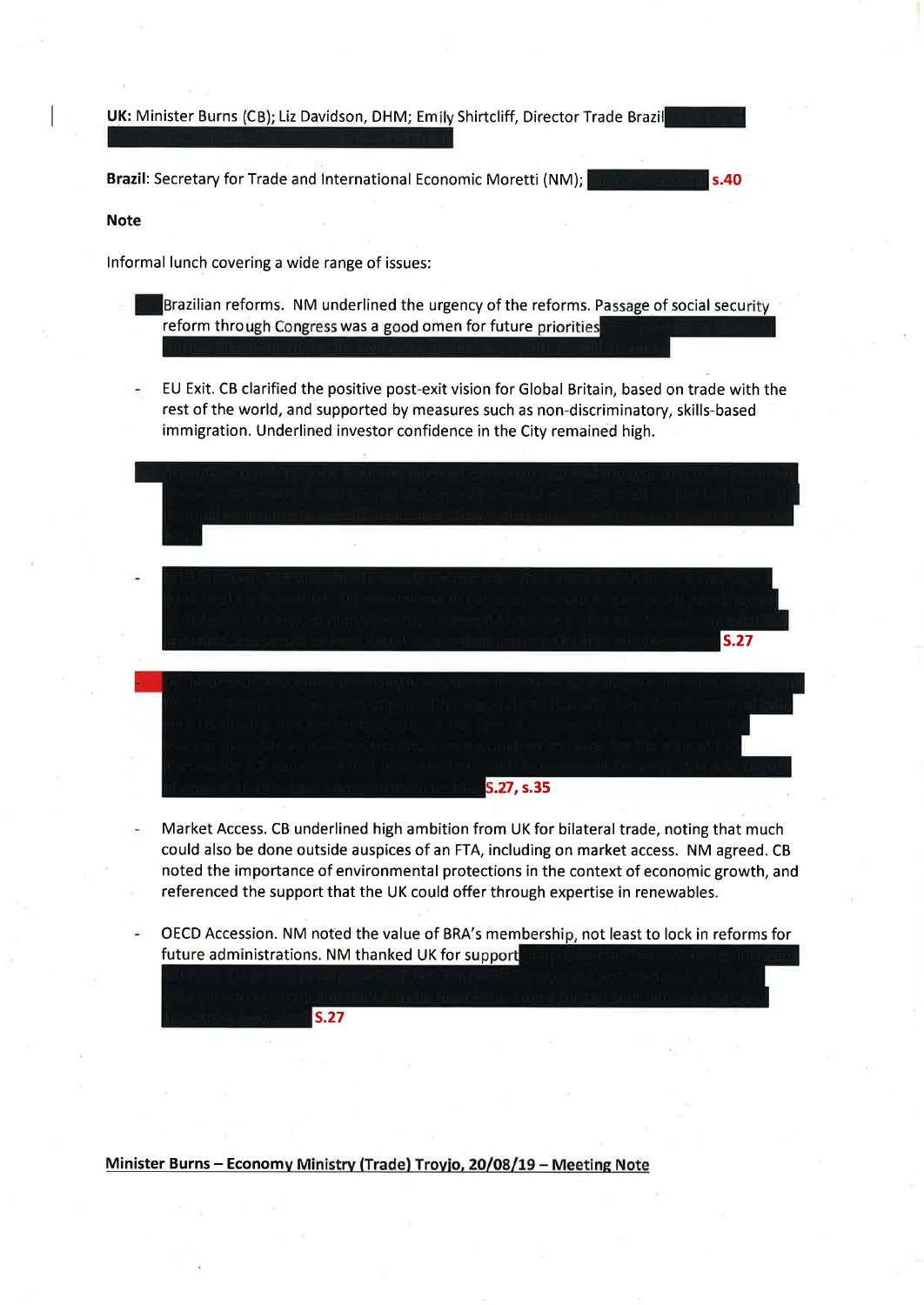#### Attendees

UK: Minister Burns (CB); Liz Davidson, DHM; Emily Shirtcliff, Director Trade Brazil;



# Note

CB noted that this was his first overseas visit as a Minister. Brazil had been an easy choice, given the scale of the opportunity, and the dynamism of the new administration's economic reforms. There was huge room for bilateral trade to grow, given complementarity of the two economies.

MT clarified the 5 economic priorities for the new administration: i) social security reform (getting this through Congress had been seen as a real litmus test of the administration, so getting it through was very positive; ii) tax reform; iii) privatisation (including subsidiaries of Petrobras) and foreign investment; iv) reducing size of government; v) international openness, including reducing protectionism and opening up global trade.

On (v), MT mentioned negotiations were ongoing with Canada and Korea, and hinted that EFTA may be concluded, with news hopefully coming soon.

S.27, s.35 CB absolutely wanted to set ambition high for trade with Brazil. He noted the UK were planning for negotiations with US, New Zealand, Australia, and were thinking about CPTPP. Brazil should be high up the list



CB noted again the scale of UK ambition. There was so much scope for increasing the partnership, including on environmental protections and via UK support for renewables and energy transition. Much could be done outside an FTA, including on Market Access, and the Jetco process was a good vehicle for this s.40 set out 4 goods and 4 services priority market access barriers. MT responded positively to a proposal to go beyond the goods and services sectors identified in the Trade Review to agree specific market access barriers that we would look to work on bilaterally ahead of the JETCO. Parliamentary arithmetic meant travel would be difficult in the coming weeks, so CB invited MT to London for the next Jetco. MT agreed,

s.27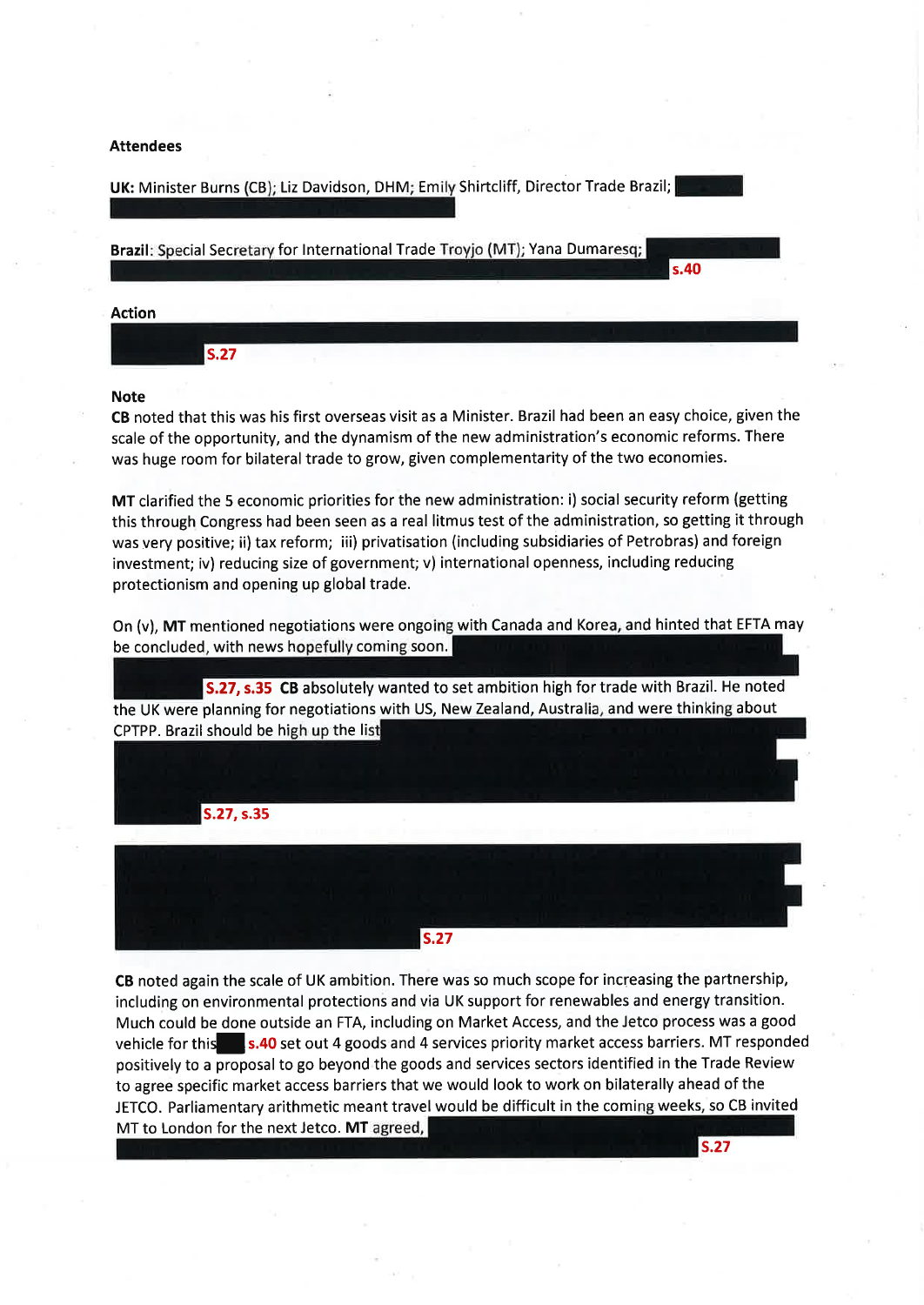MT noted that the Prosperity Fund will be very well received by the public (note: the MoU was jointly signed by both ministers later on the same day).

MT asked about the WTO. CB noted UK had lodged our schedules. WTO needed reform, but UK felt it was an important institution, that bolstered the rules-based order. MT totally agreed, and also highlighted the importance for Brazil of their OECD accession. CB noted UK support.

#### Summary

In his first overseas visit, Minister Burns launches our ambitious €20m Trade Facilitation Prosperity Fund programme and signals strong partnership with Brazil as a liberal, free trade ally. Meetings with key Brazilian and UK businesses, Economy and lnfrastructure Ministries and the Rio State Governor show opportunities across many sectors.

s.27

- 1 Minister Burns, DIT's Trade Policy Minister, visited Rio de Janeiro and Brasilia on L9 and 20 August to turbo-charge our engagement with Latin America's largest economy and the  $9<sup>th</sup>$ largest economy globally.
- 2. In Rio (Latin America's 4<sup>th</sup> largest city, with an economy of US\$300bn), Minister Burns met State Governor Wilson Witzel and a wide range of UK and Brazilian businesses. The Minister stressed the breadth of UK interests in the State - Energy and Marine, Defence, Creative Industries, Life Sciences – and the opportunity to expand in these areas, tackling barriers and promoting innovation together, including through our energy transition-focussed Prosperity Fund (PF) programme.

S.27 Minister Burns invited Witzel to London in November

s.35. The Minister also

visited Baker Hughes General Electric's subsea pipeline manufacturing facility. Working with <sup>a</sup> sister factory in Newcastle, and with support from DIT, the firm has won over £750m of business in Brazil and is poised to expand its facilities.

3. During our first Ministerial meetings with the government in Brasilia, Minister Burns explained The Minister raised the UK's commitment to environmental protection and offered support to Brazil in the transition to renewable energy and a lower carbon economy. The Minister was joined by senior Government representatives led by Marcos Troyjo (lnternational Trade Secretary) to launch our eagerly anticipated Trade Facilitation PF programme. The launch was preceded by a warm and frank meeting with Troyjo,

s.27. The Minister underlined the UK's expertise and opportunities for partnership with Brazil in renewable energy.

 $S.35.$ 

4. Minister Burns and lnfrastructure Minister Freitas discussed Brazil's ambitious infrastructure plans ahead of the latter's forthcoming visit to the UK. Freitas looked forward to meeting UK investors to present the pipeline of projects. The Ministers found common ground on the benefits of a liberal, private sector-led approach to investment. Minister Burns raised current restrictions on UK consultancy services in major projects in Brazil, and cited Crossrail as an example of UK expertise.

5. Over lunch with Secretary Moretti from the Foreign Ministry